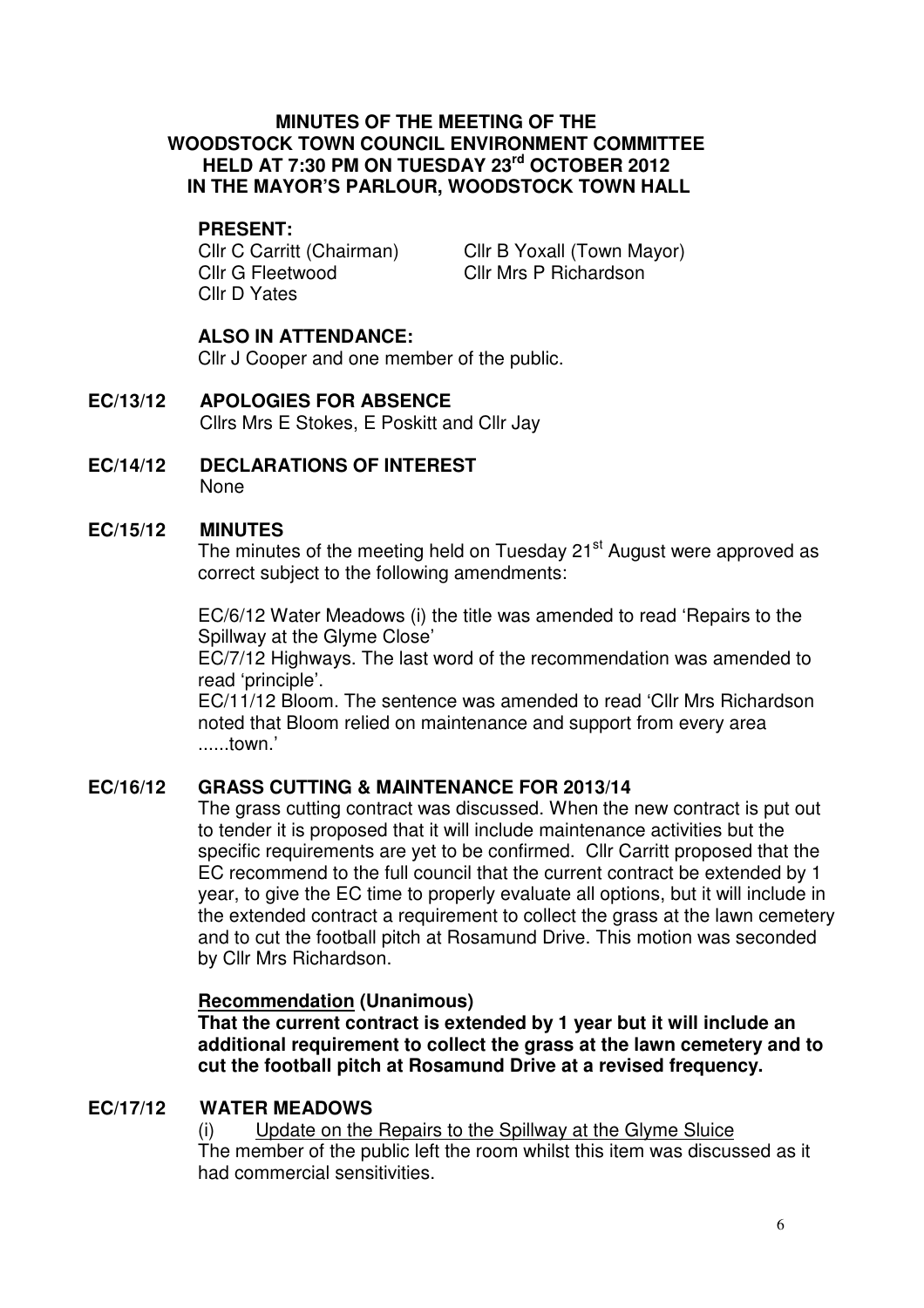Three specialist contractors were invited to quote for the bridge repairs and two quotations were received. One of these was substantially less than the other. Formal approval to proceed has been received from the Environment Agency and agreement in principle to shut the footpath (hopefully free of charge).

#### **Recommendation**

### **That the contract be let to the company who submitted the cheaper quotation.**

The member of the public then rejoined the meeting.

#### (ii) Commissioning a Water Meadows Management Plan

Cllr Mrs Richardson gave an oral update about a meeting which she attended with the town clerk and a member of the Wychwood Project. He was given copies of the last two plans and asked to include a list of priorities in the new plan. Since the meeting the Wychwood project manager has indicated the cost of updating the Water Meadows Management Plan. The potential cost of updating the plan may exceed the anticipated budget.

### **Recommendation**

**The EC recommends that WTC accept the offer of Wychwood Project subject to a cap of £6k and, that as they progress the project, if it looks as if it may go over this they come back to WTC for prior approval.**

It was noted that Cllrs were saddened to hear that Amanda Hopwood, the lady who had written the previous plan, had recently died.

Cllr Mrs Richardson outlined the proposed BTVC offer whereby groups of volunteers would take a 'working holiday' on the Water Meadows in Feb/March, July/August and September. WTC would pay for the materials required e.g. to lay paths. The mayor recommended that WTC accept the offer of this labour force and include this activity in the Water Meadows Management Plan.

**ACTION:** The town clerk will accept the TVC offer and thank them. The town clerk will advise them that in principal WTC would like to agree a programme with them based upon the dates that they've suggested and finalise arrangements in the New Year.

### **EC/18/12 THE GREEN GYM**

Some correspondence has been received from the Green Gym. WTC will strive to develop a relationship with the Green Gym whereby WTC decides and controls the work that is undertaken whilst still encouraging and acknowledging the work of the volunteers who contribute such a lot to the town. Cllrs hoped that more residents might be encouraged to become new members. It was noted that there were no longer any Cllrs directly involved in the Green Gym.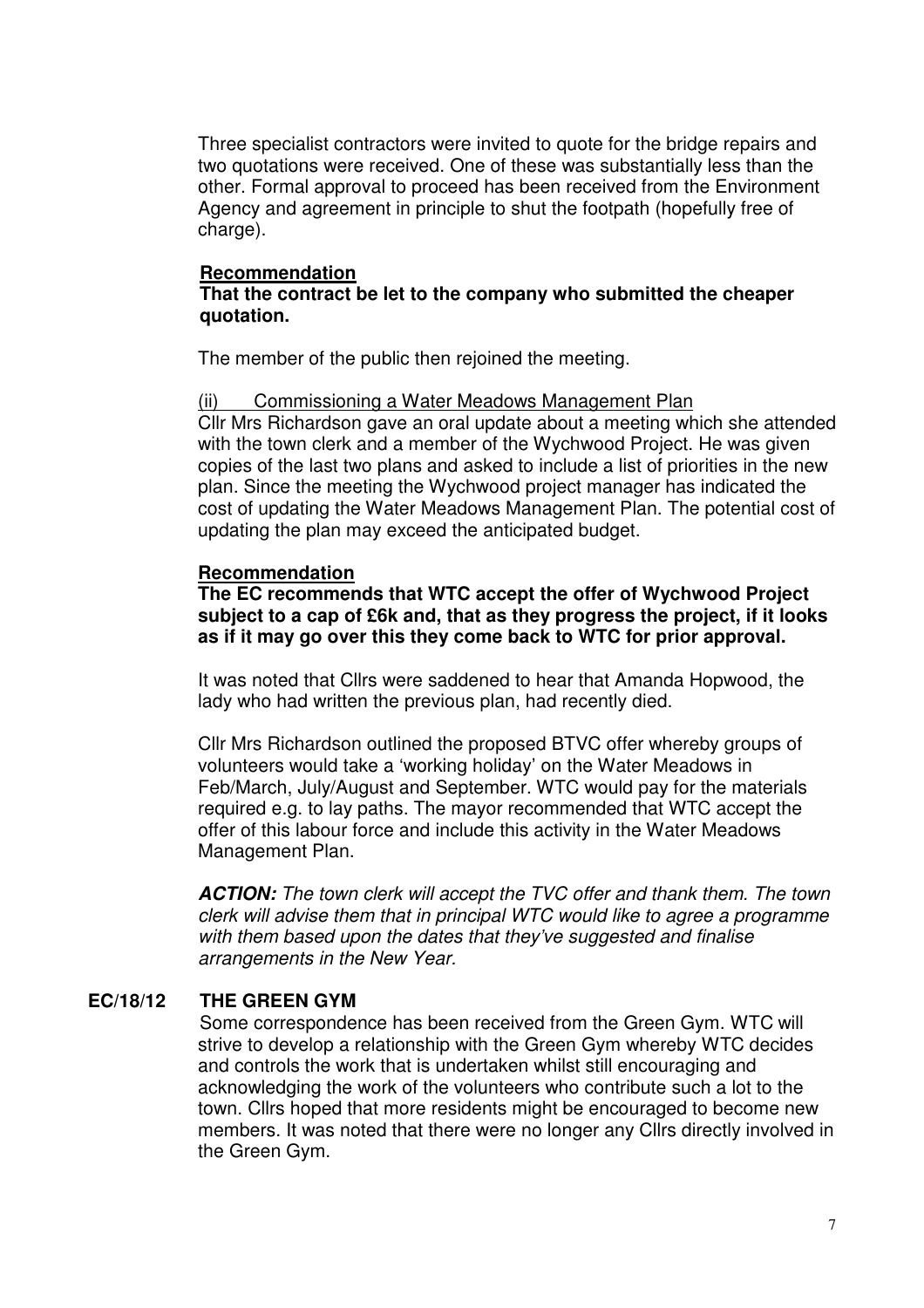Cllr Fleetwood presented a paper that contained suggestions about how the Green Gym could work in the cemeteries to the benefit of both parties. It was noted that when the Water Meadows Management Plan is developed WTC will liaise closely with the Green Gym to ensure that their activities in this area of the town compliment the plan.

Cllr Carritt proposed that Cllr Fleetwood work with the town clerk to simplify the draft protocol and then circulate this to all EC members, Ex Officio Members and Cllrs Poskitt (allotments) and Jay (OWL) for comment. This motion was seconded by the mayor.

### **Resolved**

### **That Cllr Fleetwood and the town clerk will simplify the draft protocol and circulate this to the Cllrs listed above.**

### **EC/19/12 TOWN FAIR**

Meetings have taken place with residents and WODC and as a result the contract was amended to reduce the maximum noise levels permitted and bring forward the finishing time each evening. Unfortunately a typing error in a communication from WODC caused some confusion amongst residents as to the actual finishing time. The main concerns raised by the EC committee were as follows:

- 1) Planters the WTC planters were moved without prior permission (taken up by TAC)
- 2) Parking the fair operators parked right up against the buildings and no additional parking was arranged in Hensington Road
- 3) Noise Monitoring the WODC monitoring report was a little confusing and didn't appear to resolve any of the identified issues
- 4) Fumes some residents were troubled by the diesel fumes
- 5) Improved advanced signage of closures indicating "Shops Open as Usual"

It was noted that the fair did not appear to be very well frequented this year and was quiet after approximately 8pm but the noise of the rides continued even when there were no customers. Cllrs generally supported the idea of consulting with residents about matters such as the fair operating hours and noted that it was only for two nights a year. Cllr Carritt proposed that WTC includes an item about the fair in a Spring WTC newsletter and attempt to consult and collect as much information as possible from all areas of the town about how it might be managed in the future. This motion was seconded by the mayor.

### **Recommendation**

**That WTC includes an item about the fair in a Spring WTC newsletter and attempt to consult and collect as much information as possible from all areas of the town about how it might be managed in the future.** 

# **EC/20/12 TRAFFIC ADVISORY COMMITTEE**

The main points arising from the TAC were discussed and/or noted.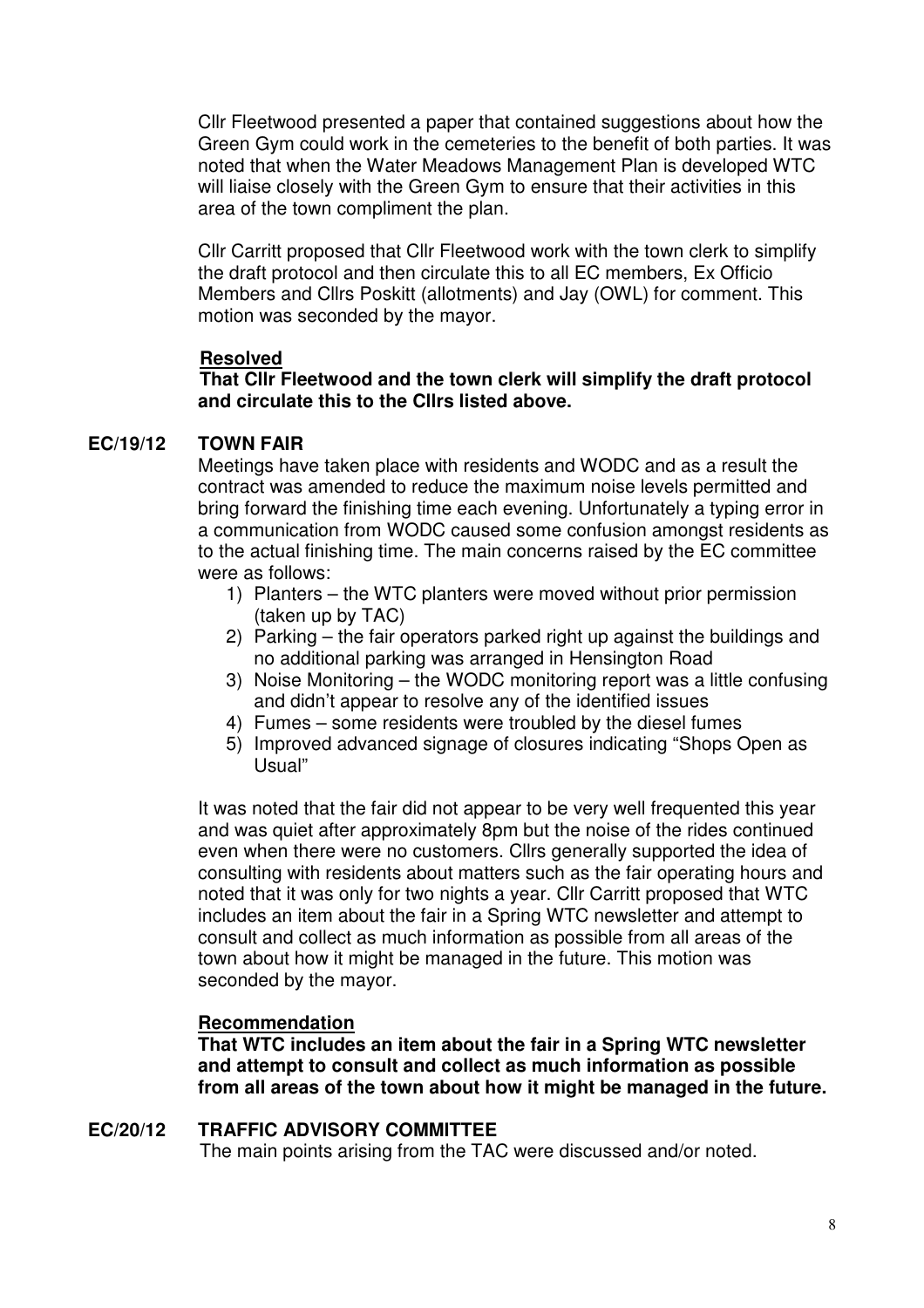### **ACTIONS:**

- 1 Taxi Parking the town clerk will write to Mr Cracknell at WODC and formally request that the taxi rank space in Oxford Street is removed and replaced by a provision for general parking.
- 2 TAC Participation the town clerk will invite Bladon and Wootton parish councils to become involved in the TAC.
- 3 Parking Review the town clerk will write to OCC and WODC about progressing a parking review in Woodstock and improved monitoring of existing controlled parking zones
- 4 Parking 'Hot Spots' in the town TVP will be asked to monitor the parking problem areas in the town such as the junction at Union Street and Brook Hill and the area in Shipton Road by the school.
- 5 Safety Audit OCC will be asked to send WTC a copy of the safety audit undertaken on the A44 at Hill Rise and to consider extending the 30mph speed limit.
- 6 Pedestrian Crossing close to Caroline Court the town clerk will write to OCC and request them to consider installing an additional pedestrian crossing on the A44 somewhere near the entrance gates of Blenheim Palace/Caroline Court.
- 7 'A' Boards the town clerk will write to 'Wake Up to Woodstock' expressing the concerns of the EC about A Boards, referring them to the WODC protocol on this matter and seeking their co-operation. This matter will also be included in a future WTC newsletter.
- 8 New Bollards these are not the type of bollard that was specified. The town clerk will ask OCC to remove these and replace them with the type of bollard that had been agreed.

# **EC/21/12 CEMETERIES**

- (i) Green Lane Cemetery Extension The findings of the Tier 1 survey were noted and Cllrs were advised that WTC is currently seeking a meeting with the Environment Agency in order to discuss the findings.
- (ii) Hensington Road Cemetery Clearance One quotation has already been received and the clerk will seek two more from local contractors known to the EC.

# **EC/22/12 PLAY AREAS**

The EC received and noted a report from the town clerk that will go to full council in November that suggests how the functions of the former Environmental Warden might be undertaken now.

# (i) Budd's Close

The WTC solicitors are progressing the licence with Blenheim Estates.

### (ii) S106 Play Grounds

Cllr Yates gave an update on progress and noted that a meeting had recently been held with someone from the Oxfordshire Playing Fields Association, WODC and a very experienced RoSPA play inspector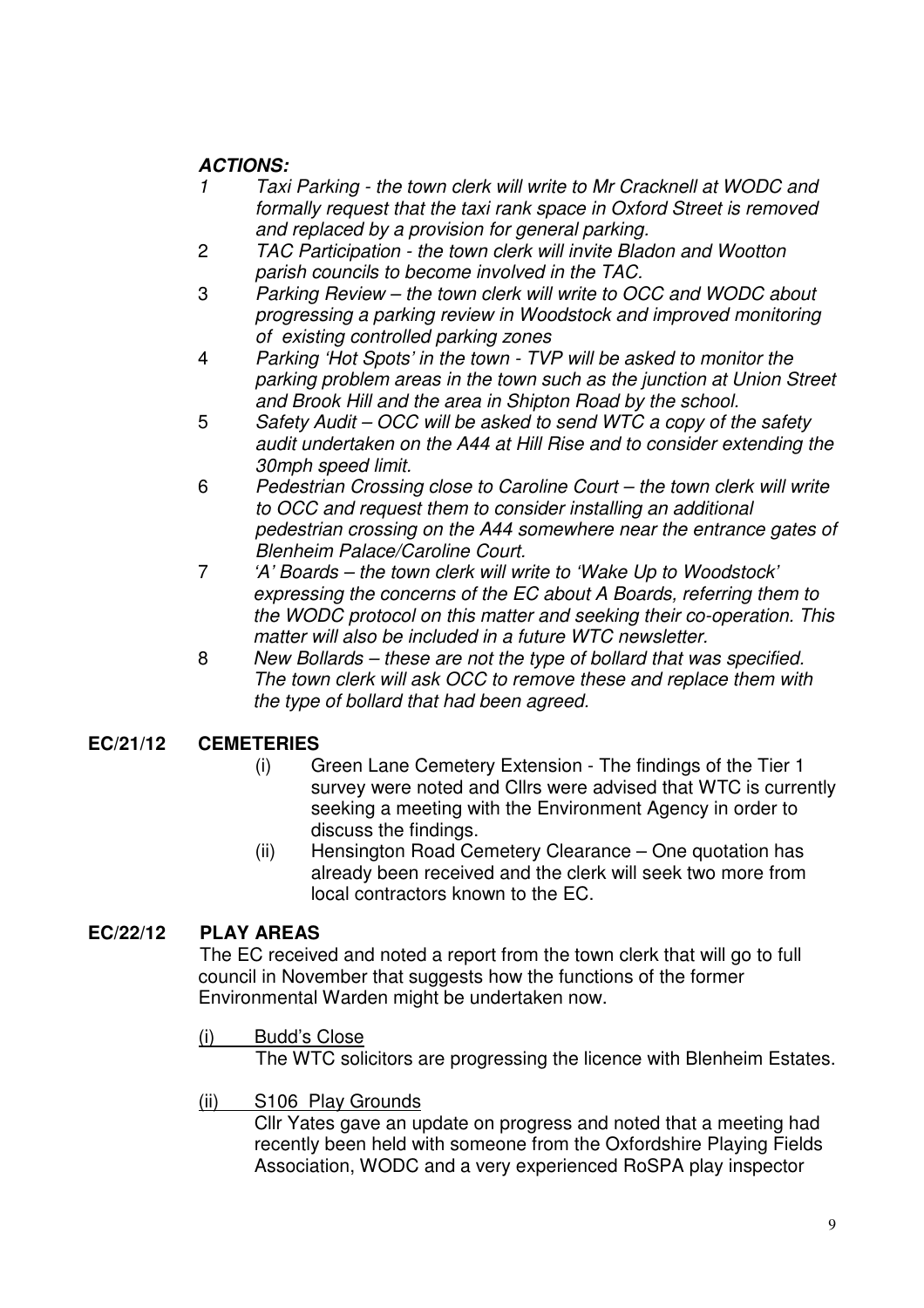from RoSPA Play Safety. He had just undertaken the annual RoSPA review of the WTC play areas and so advised WTC about the condition of the existing equipment and also provided suggestions for possible additions.

### **ACTIONS:**

- 1. The WODC project manager will now work up schematics of the proposed equipment – one to show what WTC can currently afford and one to show what it would ideally like to achieve. These will then be shared with residents at two informal meetings in the CC
- 2. Cllr Yates will review the opportunities for WTC to apply for additional grant funding for use at Rosamond Drive/to enhance the S106 funded scheme and the timing requirements for any applications to be made. ORCC staff offered to help with this.

### (iii) Rosamund Drive

Since the last TC meeting the mayor has spoken further to the key contact from Caledonia Property Ltd who advised that the play area will only be offered for sale as part of a larger land package that includes the field as well – it will not be sold separately.

### **EC/23/12 BLOOM**

Cllr Mrs Richardson noted the reasons why WTC was awarded Silver Gilt instead of Gold in the national finals of Britain in Bloom. This was primarily because the grass was not collected from the verges in the town, the presence of some graffiti in New Road and the reduced amount of seating available on the Town Square.

**ACTION:** Cllr Mrs Richardson will do a report for council explaining the pros and cons of Woodstock participating in Bloom in the future.

### EC/24/12 **OWL WORKING PARY REPORT**

The OWL Extn WG had met on the 16<sup>th</sup> October and the town clerk and Cllrs are currently progressing the matters arising from this meeting.

Cllr Carritt noted the cost quoted by one supplier to remove the small amount of asbestos that is on site. Alternative quotes will be sought from local suppliers of this service.

The fencing quotes received were reviewed. These varied considerably but one was substantially more expensive than the rest and so this was eliminated.

### **ACTIONS:**

- 1. Cllr Fleetwood will send the town clerk the revised specification for the amount and type of fence WTC wishes to install.
- 2. The town clerk will invite three of the four original companies who submitted quotes to re-quote against the revised spec.
- 3. The revised quotations will be reviewed by the OWL Extn WG